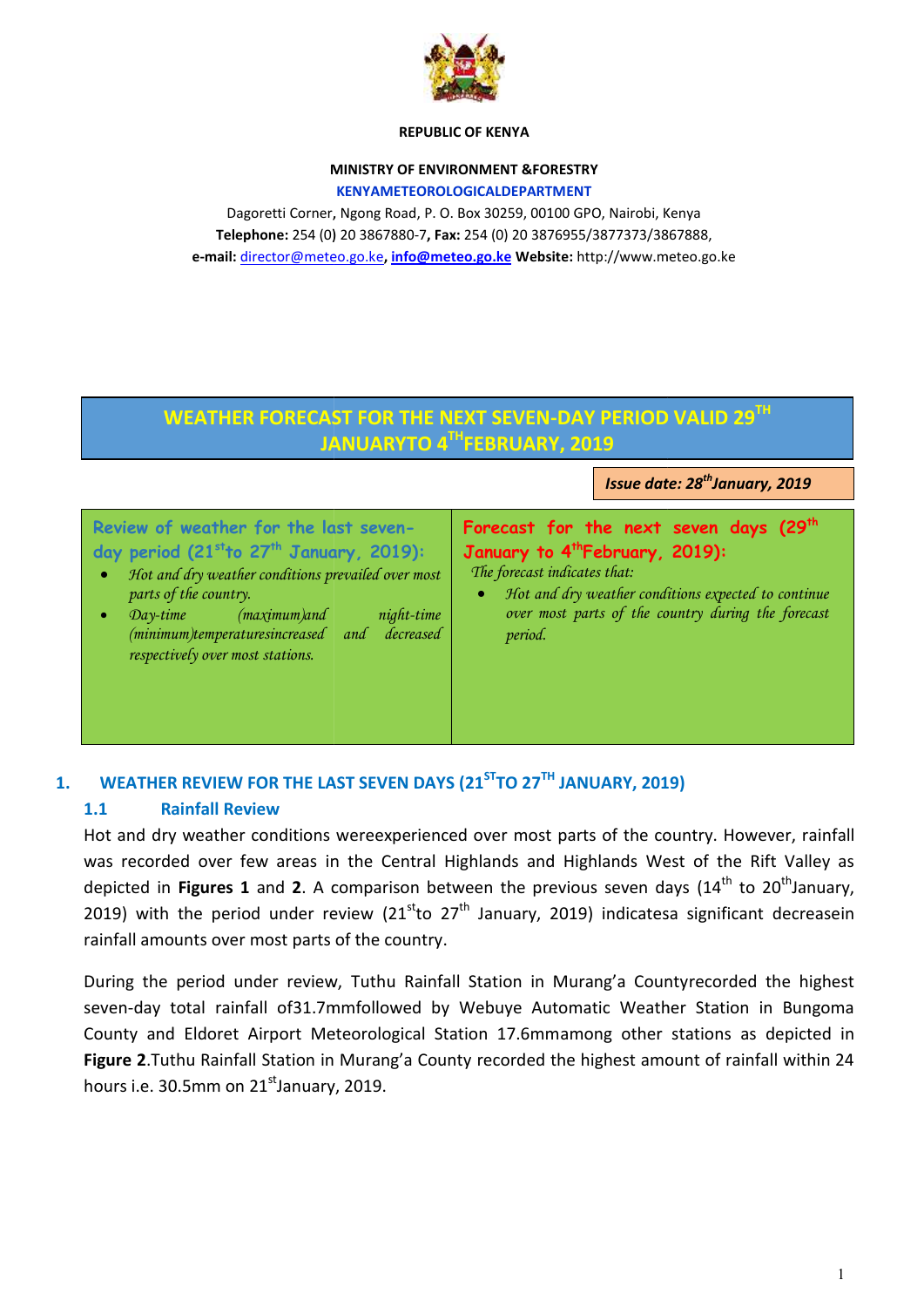



#### **1.2 Temperature Review 1.2Review**

Comparing the previous seven days (14<sup>th</sup> to 20<sup>th</sup> January, 2019) with the period under review (21<sup>st</sup> to 27<sup>th</sup> January, 2019)it is noted that day-time (maximum) temperatures increased over most stationswith the exception of Marsabit, Mandera, Eldoret, Voi and Mtwapa. Night-time (minimum) temperaturesdecreasedovermoststationswith the exception of Eldoret, Kisii, Kisumu, Ngong, Machakos and Malindi.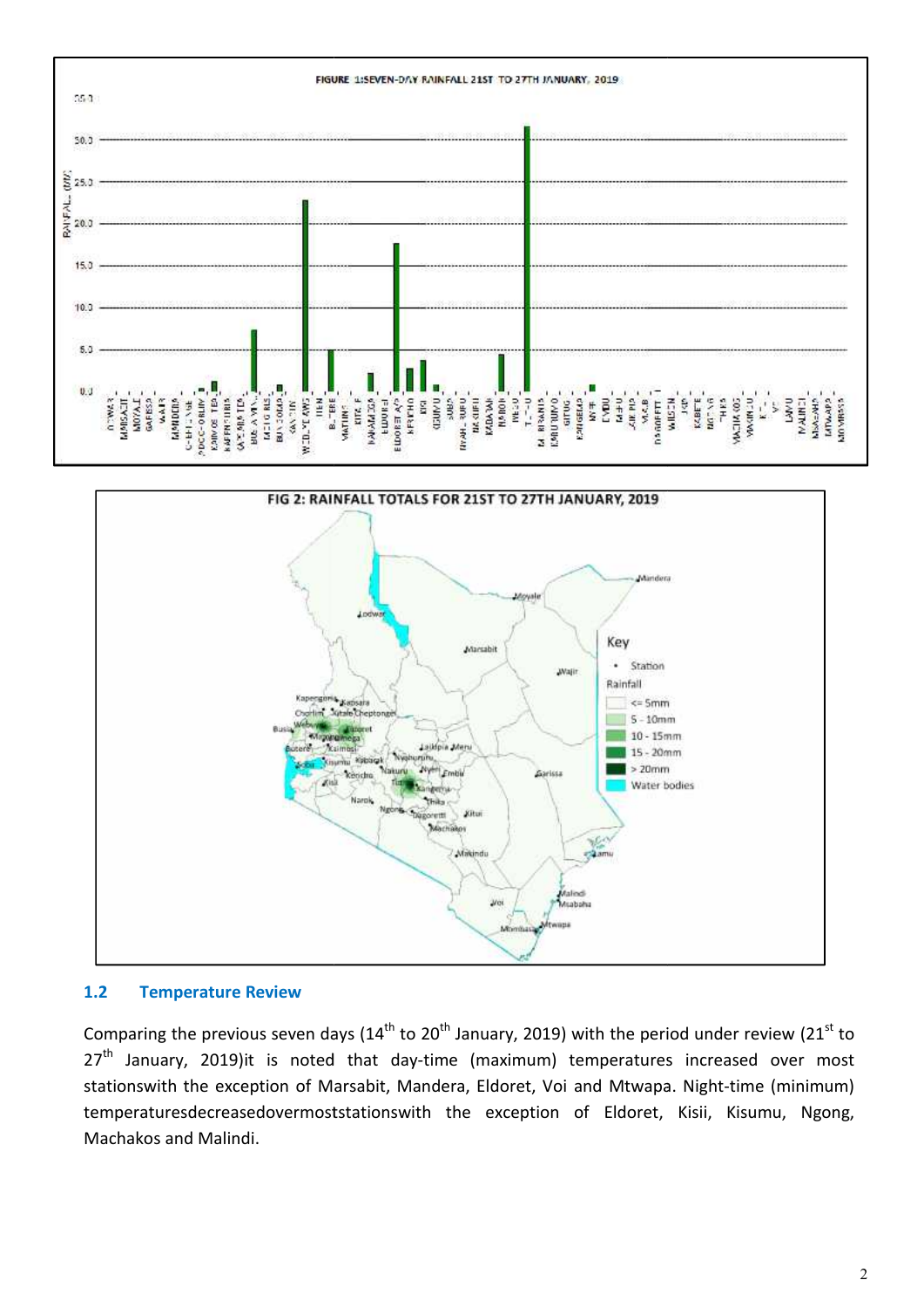LodwarMeteorological Stationsrecorded the highest daily maximum temperature of 39.1°C on LodwarMeteorological Stationsrecorded the highest daily maximum temperature of 39.1°C on<br>21<sup>st</sup>January, 2019 while NyahururuMeteorological Stationrecorded the lowest daily minimum temperature of 5.4°C on 25<sup>th</sup>January, 2019.The same stationsrecorded the highest seven-day average<br>maximum temperature of 38.0°C andthe lowest seven-day average minimum temperature of maximum temperature of 38.0°C andthe lowest seven-day average minimum temperature of 6.4°Crespectively (see**Figure3**below*).*



#### **2. FORECAST FOR THE NEXT SEVEN DAYS FROM 29<sup>TH</sup>JANUARY TO 4<sup>TH</sup> FEBRUARY,2019.**

The forecast for the next seven-day period indicates that:

• Hot and dry weather conditions expectedto continue over most parts of the country during the forecast period. the forecast period.

#### **DETAILED REGIONAL FORECAST FOR THE NEXT SEVEN DAYS 29TH JANUARY TO 4TH FEBRUARY,2019.**

**The Lake Victoria Basin, Highlands West of the Rift Valley, Central and South Rift Valley (Counties of Basin, West of Central and Siaya, Kisumu, Homabay, Migori, Kisii, Nyamira, Trans Nzoia, Baringo, UasinGishu, Elgeyo-Marakwet,** Siaya, Kisumu, Homabay, Migori, Kisii, Nyamira, Trans Nzoia, Baringo, UasinGishu, Elgeyo-Marakwet,<br>Nandi, Laikipia, Nakuru, Kericho, Bomet, Kakamega, Vihiga, Bungoma and Busia)are likely toexperience sunny intervalsduring the day and partly cloudy conditions at nightthroughout the toexperience sunny intervalsduring the day and partly cloudy conditions at nightthroughout the<br>forecast period. However,occasional afternoon/evening showers and thunderstormsexpected over fewplaces.

**Northwestern (Counties of Turkana, West Pokot and Samburu)islikely to experiencesunny<br>conditionsduring the dayand partly cloudy conditions at night throughout the forecast period.** conditionsduring the dayand partly cloudy conditions at night throughout the forecast period.

**Central Highlands (including Nairobi area) (Counties of Nairobi, Nyandarua, Nyeri, Kirinyaga, Murang'a, Kiambu, Meru, Embu, and Tharaka)**are likely toexperience sunny intervals during the day and partly cloudy conditions at nightthroughout the forecast period. However, occasional afternoon showers expected over few places in high ground areas. **Central Highlands (including Nairobi area)** (Counties of Nairobi, Nyandarua, Nyeri, Kirinyaga, Murang'a, Kiambu, Meru, Embu, and Tharaka)are likely toexperience sunny intervals during the day and partly cloudy conditions

**Northeastern (Counties of Marsabit, Mandera, Wajir, Garissa and Isiolo)**islikely toexperience sunny conditions during the day and partly cloudy conditions at night throughout the forecast period.

**Southeastern Lowlands (Counties of Kajiado, Kitui, Makueni, Machakos and Taita Taveta)**are likely **(Counties Kitui,** toexperience sunny conditions during the day and partly cloudy conditions at night throughout the forecast period. period.